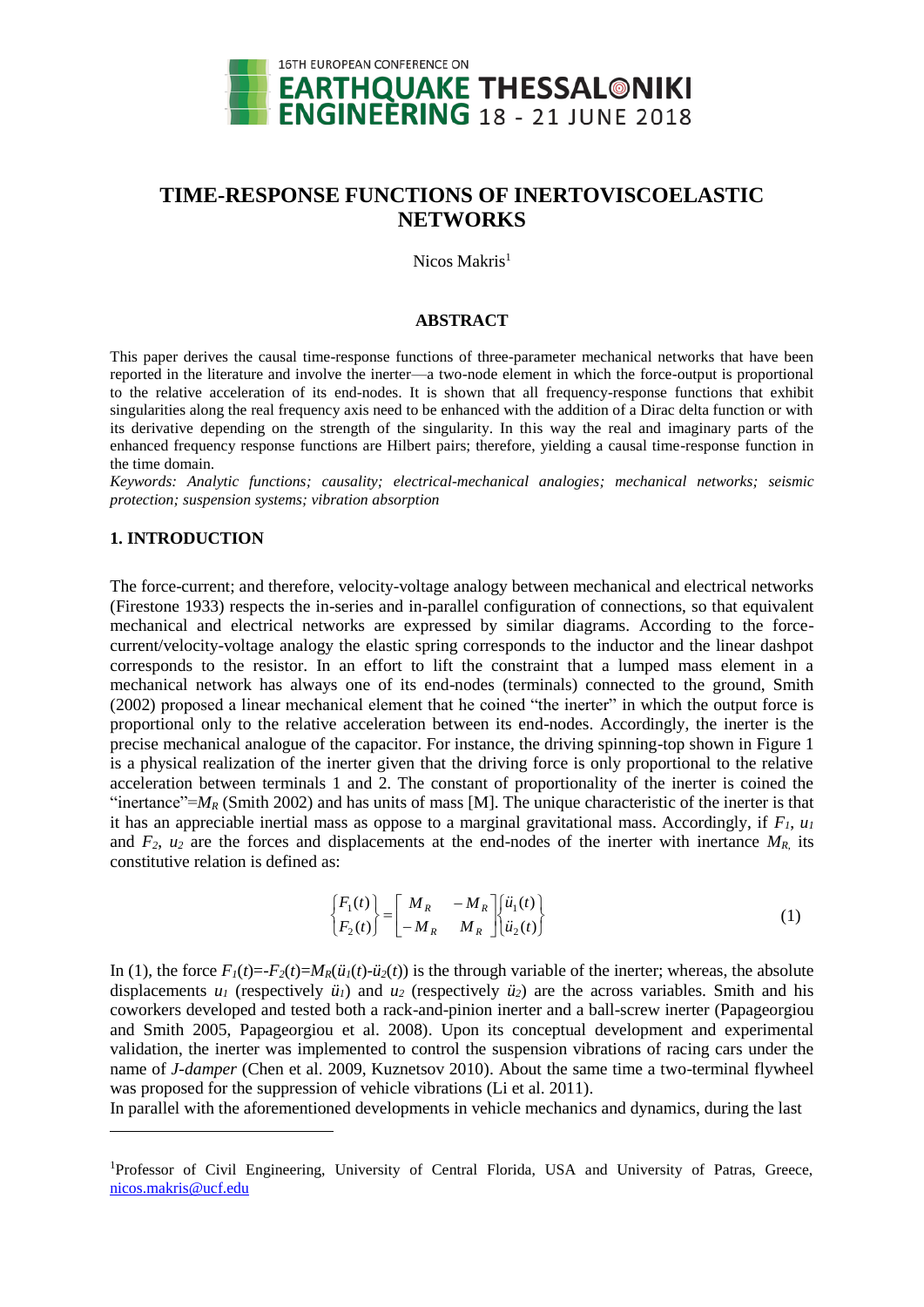

Figure 1. A physical realization of the inerter which is the mechanical analogue of the capacitor in a forcecurrent/velocity-voltage analogy.

decade a growing number of publications have proposed the use of rotational inertia dampers for the vibration control and seismic protection of civil structures. For instance, (Hwang et al. 2007) proposed a rotational inertia damper in association with a toggle bracing for vibration control of building structures. The proposed rotational inertia damper consists of a cylindrical mass that is driven by a ball screw and rotates within a chamber that contains some viscous fluid. In this way the vibration reduction originates partly from the difficulty to mobilize the rotational inertia of the rotating mass and partly from the difficulty to shear of the viscous fluid that surrounds the rotating mass. The use of inerters to improve the performance of seismic isolated buildings has been proposed in (Wang et al. 2007); while, (Ikago et al. 2012) examined the dynamic response of a single-degree-of-freedom (SDOF) structure equipped with a rotational damper that is very similar to the rotational inertia damper initially proposed in (Hwang et al. 2007). The main difference is that, in the configuration proposed in (Ikago et al. 2012), an additional flywheel is appended to accentuate the rotational inertia effect of the proposed vibration control device. About the same time, (Takewaki et al. 2012) examined the response of SDOF and multi-degree-of-freedom (MDOF) structures equipped with supplemental rotational inertia that is offered from a ballscrew type device that sets in motion a rotating flywheel. Subsequent studies on the response of MDOF structures equipped with supplemental rotational inertia have been presented by (Marian and Giaralis 2014, Lazar et al. 2014, Giaralis and Taflanidis 2015) within the context of enhancing the performance of tuned mass dampers. More recently, (Makris and Kampas 2016) showed that the seismic protection of structures with supplemental rotational inertia has some unique advantages, particularly in suppressing the spectral displacement of long period structures—a function that is not efficiently achieved with large values of supplemental damping. However, this happens at the expense of transferring appreciable forces at the support of the flywheels (chevron frames for buildings or end-abutments for bridges).

One of the challenges with the dynamic response analysis of civil structures is that while the inerter, or more complex response-modification mechanical networks that involve inerters, are linear networks, the overall structural system in which they belong may behave nonlinearly. In this case the overall structural response needs to be computed in the time-domain. A time-domain representation of the response modification network is possible either via a state-space formulation; or by computing the basic time-response function of the response-modification network and proceeding by solving a set of integro-differential equations. Given that the state-space formulation of some mechanical networks that contain inerters involve the evaluation of the third derivative of the end-node displacement (derivative of the end-node acceleration, see (Makris and Kampas 2016) and equations (2) and (3) of this paper), the alternative of calculating the response-history of the through or across variables of the mechanical network by convolving its basic time-response functions becomes attractive.

#### **2. MOTIVATION AND PROBLEM STATEMENT**

Given that the inerter, as defined with (1), complements the linear spring and the viscous dashpot as the third elementary response-modification element, this paper examines the time-response functions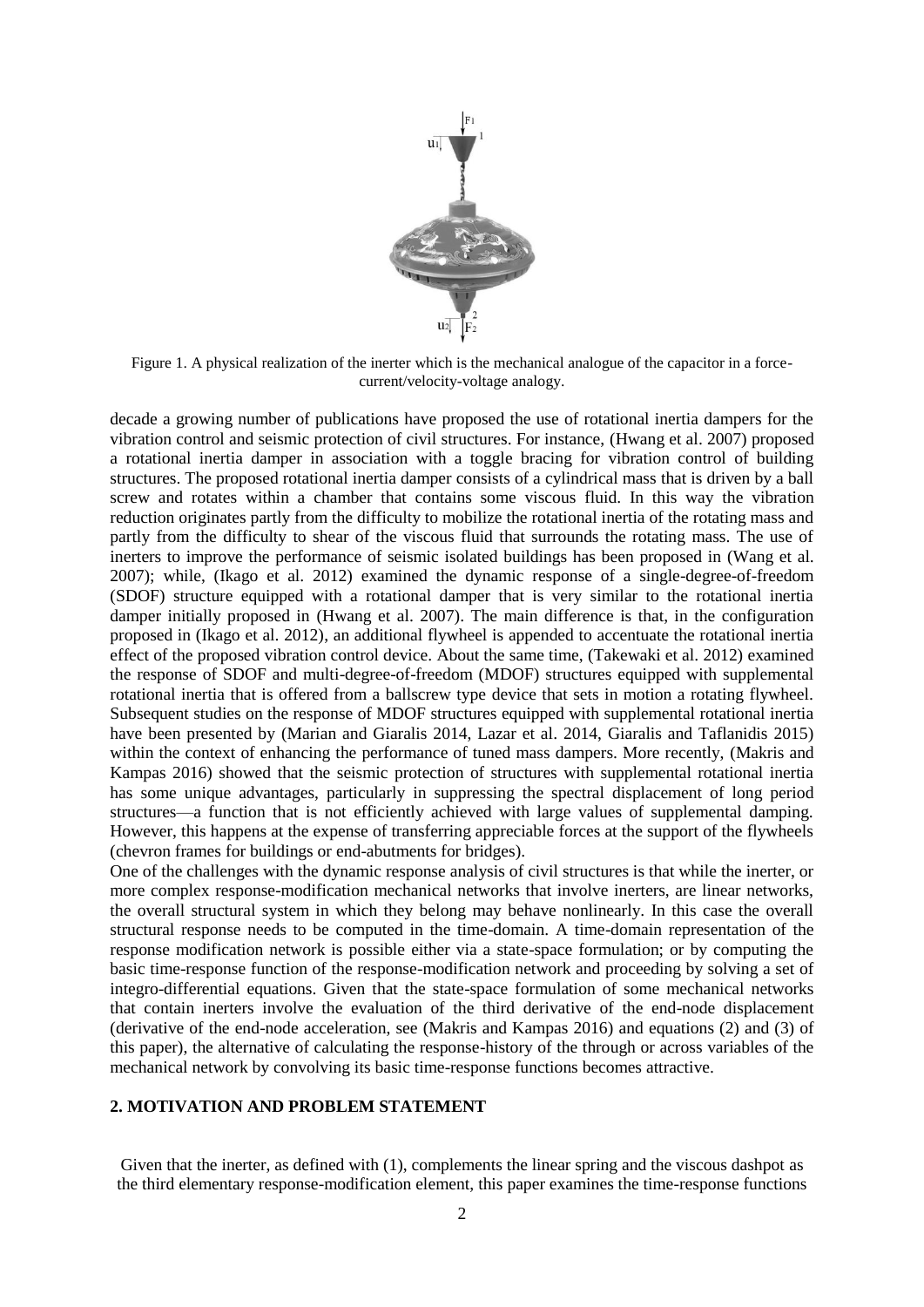

Figure 2. The three-parameter inertoviscoelastic fluid A, B and C.

of the three-parameter inertoviscoelastic "fluid" networks shown in Fig. 2. The term "fluid" expresses that the network undergoes an infinite displacement under static loading.

Figure 2 (A) is a spring-dashpot parallel connection (Kelvin-Voight model) that is connected in series with an inerter. This mechanical network, that is coined the inertoviscoelastic fluid A, emerged during the testing of inerters where the spring-dashpot parallel connection served as a mechanical buffer between a prototype inerter and the driving actuator (Papageorfiou and Smith 2005). The effectiveness of the inertoviscoelastic fluid A was subsequently studied extensively by (Lazar et al. 2014) in comparison with the traditional tuned-mass-damper that finds applications in the reduction of building vibrations; whereas, (Makris and Kampas 2016) used the same three-parameter model to study the effectiveness of an inerter mounted on a chevron frame for the seismic protection of buildings (or on a bridge abutment for the seismic protection of bridges) with finite stiffness (spring) and damping (dashpot). The constitutive equation of the three-parameter mechanical network shown in Figure 2 (A) is described in (Makris and Kampas 2016),

$$
\frac{k}{M_R}F(t) + \frac{C}{M_R}\frac{dF(t)}{dt} + \frac{d^2F(t)}{dt^2} = k\frac{d^2u(t)}{dt^2} + C\frac{d^3u(t)}{dt^3}
$$
(2)

By defining the relaxation time,  $\lambda = C/k$  and the rotational frequency  $\omega_R = \sqrt{k/M_R}$  (2) assumes the form:

$$
F(t) + \lambda \frac{dF(t)}{dt} + \frac{1}{\omega_R^2} \frac{d^2 F(t)}{dt^2} = M_R \left( \frac{d^2 u(t)}{dt^2} + \lambda \frac{d^3 u(t)}{dt^3} \right)
$$
(3)

The right-hand-side (rhs) of the constitutive equation given by (2) or (3) involves the third derivative of the nodal displacement (derivative of the nodal acceleration) and this may challenge the accuracy of the numerically computed response, in particular when the input excitation is only available in digital form as in the case of recorded seismic accelerograms. Part of the motivation of this paper is to bypass this challenge (numerical evaluation of  $d^3u(t)/dt^3$ ) by studying the integral representations of the force,  $F(t)$  (through variable), and the displacement,  $u(t)$  (end-node variable) appearing in (2) or (3).

Upon deriving the time-response functions of the inertoviscoelastic fluid A, the paper proceeds by studying the time-response functions of the inertoviscoelastic fluid B shown in Fig. 2 (B) which is a dashpot-inerter parallel connection (rotational inertia damper) that is connected in series with a spring that approximates the finite stiffness of the mounting connections of a rotational inertia damper (Ikago et al. 2012). Next, the paper examines the time-response functions of the inertoviscoelastic fluid C shown in Figure 2 (C) which is a spring-inerter parallel connection (inertoelastic solid) that is connected in series with a dashpot. Again, the constitutive equation of the inertoviscoelastic fluid C involves the third derivative of the nodal displacements (derivative of the nodal accelerations) which may challenge the accuracy of the numerical calculation of a state-space formulation. Accordingly, the integral representation of the force and displacement presented in this study offers an attractive alternative.

#### **3. FREQUENCY- AND TIME-RESPONSE FUNCTIONS**

When a combination of springs, dashpots and inerters form a mechanical network, the constitutive equation of the mechanical network is of the form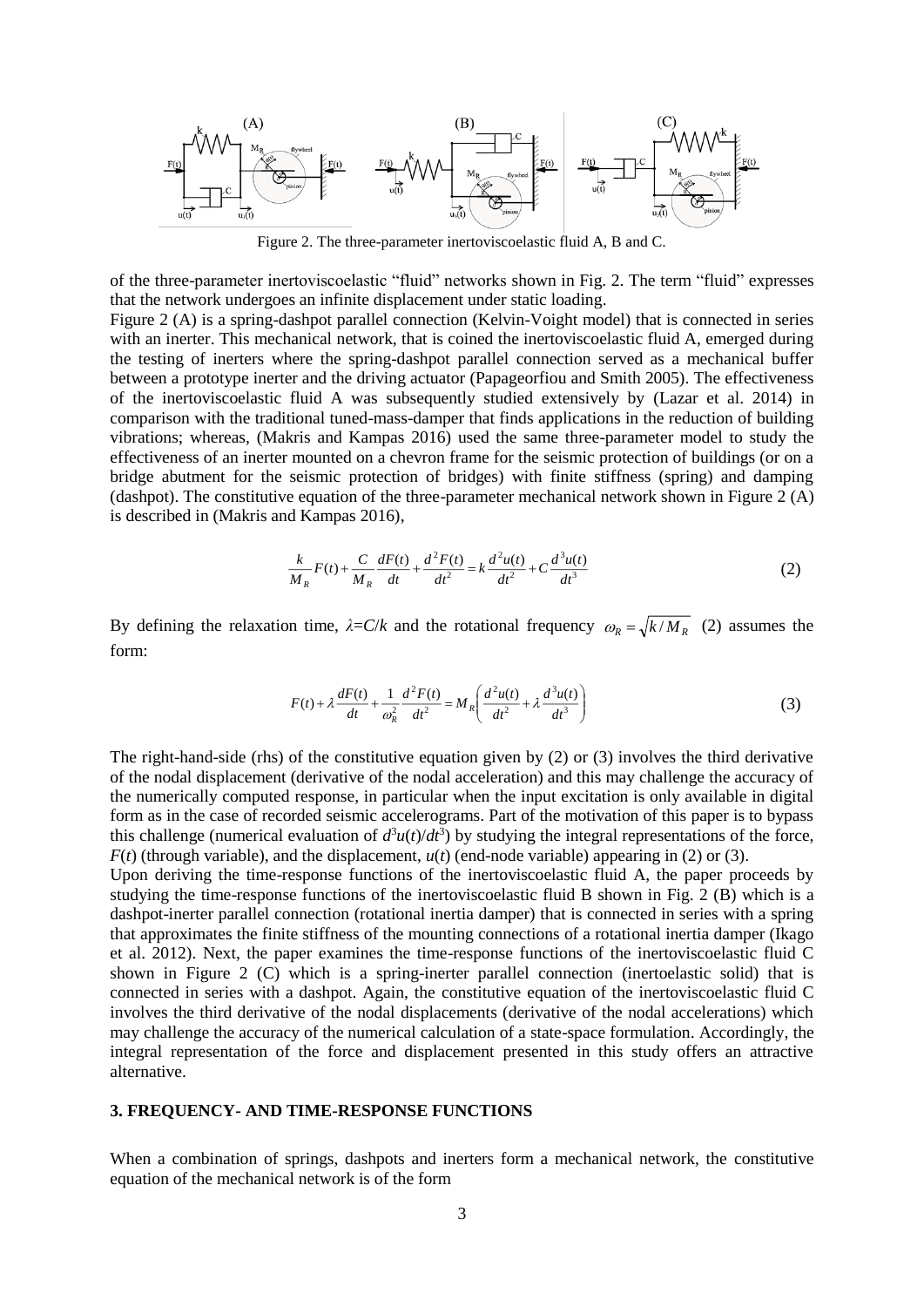$$
\left[\sum_{m=0}^{M} a_m \frac{d^m}{dt^m}\right] F(t) = \left[\sum_{n=0}^{N} b_n \frac{d^n}{dt^n}\right] u(t)
$$
\n(4)

where  $F(t)$  is the force (through variable) and  $u(t)$  is the relative displacement of its end-nodes. In (4) the coefficients  $a_m$  and  $b_n$  are restricted to real numbers and the order of differentiation  $m$  and  $n$  is restricted to integers. The linearity of (4) permits its transformation in the frequency domain by applying the Fourier transform

$$
u(\omega) = H(\omega)F(\omega) = [H_1(\omega) + iH_2(\omega)]F(\omega)
$$
\n(5)

where  $u(\omega) = \int u(t)e^{-i\omega t}dt$  and  $F(\omega) = \int u(t)e^{-i\omega t}dt$  are the Fourier transforms of the relative  $-\infty$  $-\infty$ 

displacement and force histories respectively; and *H*(*ω*) is the dynamic compliance (dynamic flexibility) of the network:

$$
H(\omega) = \frac{u(\omega)}{F(\omega)} = \frac{\sum_{m=0}^{M} a_m (i\omega)^m}{\sum_{n=0}^{N} b_n (i\omega)^n}
$$
 (6)

The dynamic compliance of a mechanical network,  $H(\omega)$ , as expressed by (5) is a transfer function that relates a force input to a displacement output. When the dynamic compliance  $H(\omega)$  is a proper transfer function, the relative displacement,  $u(t)$ , in (4) can be computed in the time domain via the convolution

$$
u(t) = \int_{-\infty}^{t} h(t-\tau)F(\tau)d\tau
$$
\n(7)

where  $h(t)$  is the "impulse response function" defined as the resulting displacement at time  $t$  for an impulsive force input at time  $\tau (\tau \le t)$  and is the inverse Fourier transform of the dynamic compliance

$$
h(t) = \frac{1}{2\pi} \int_{-\infty}^{\infty} H(\omega)e^{i\omega t} d\omega
$$
 (8)

The mechanical impedance,  $Z(\omega)=Z_I(\omega)+iZ_I(\omega)$ , is a transfer function which relates a velocity input to a force output

$$
F(\omega) = Z(\omega)v(\omega) = [Z_1(\omega) + iZ_2(\omega)]v(\omega)
$$
\n(9)

where  $v(\omega) = i\omega u(\omega)$  is the Fourier transform of the relative velocity time-history. The classical definition of the mechanical impedance as expressed by (9) (Morse and Feshbach 1953, Harris and Crede 1976 among others) is adopted in this paper given that its corresponding time-response function, known as the relaxation stiffness,  $k(t)$  (see (12)), is a most practical time-response function which can be measured experimentally with a simple relaxation test. Accordingly, for the linear inertoviscoelastic model given by (4), the mechanical impedance is

$$
Z(\omega) = \frac{F(\omega)}{v(\omega)} = \frac{\sum_{n=0}^{N} b_n(i\omega)^n}{\sum_{m=0}^{M} a_m(i\omega)^{m+1}}
$$
(10)

Smith (2002) adopts as definition of the mechanical impedance the inverse of the classical definition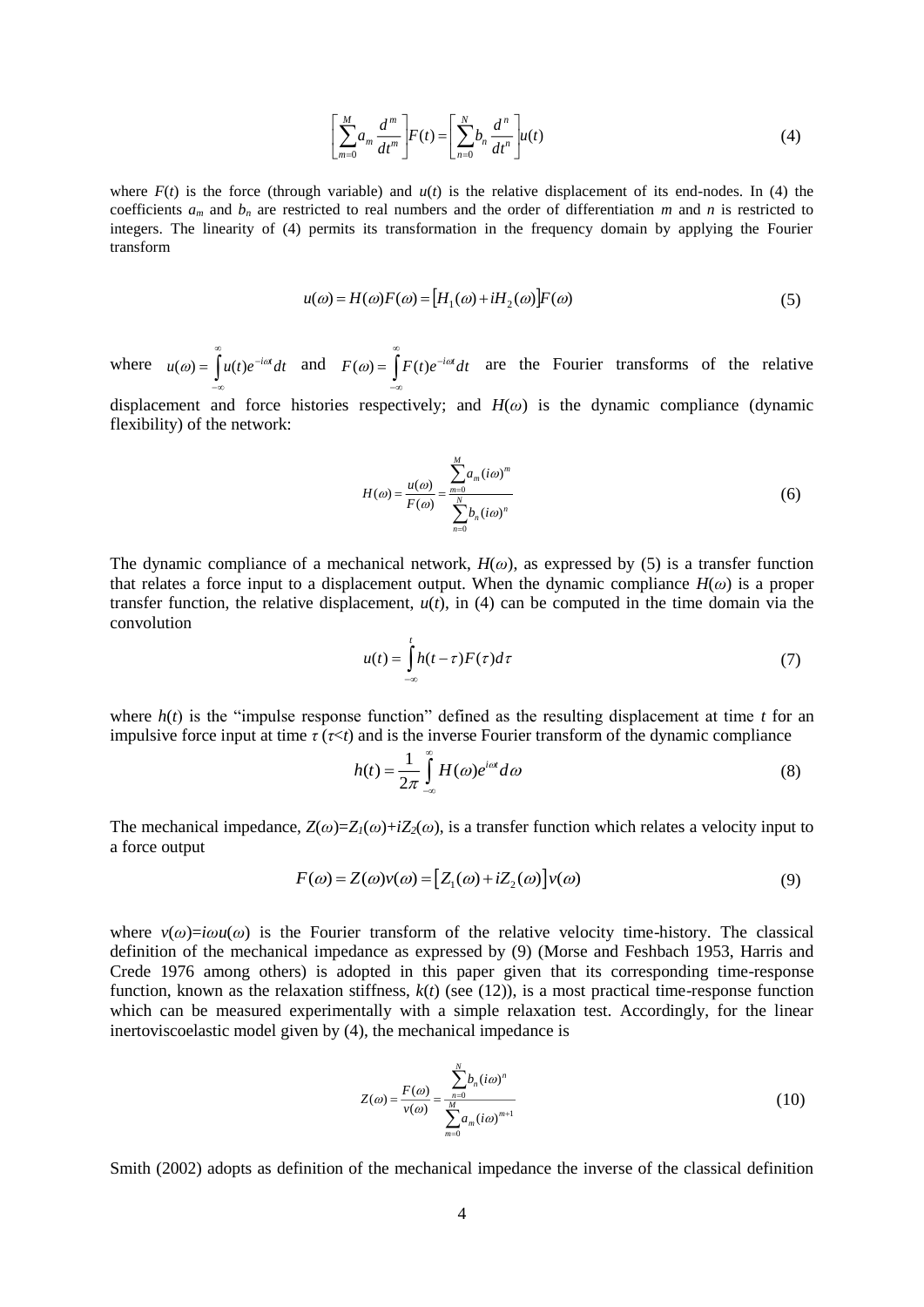expressed by (10) in order to maintain the analogy with electrical engineering where the impedance is the ratio of the voltage across variable (here velocity) to the current though variable (here force). The force output,  $F(t)$  appearing in (4) can be computed in the time domain with the convolution integral

$$
F(t) = \int_{-\infty}^{t} k(t - \tau) \dot{u}(\tau) d\tau
$$
 (11)

where  $k(t)$  is the relaxation stiffness of the mechanical network defined as the resulting force at the present time, *t*, due to a unit step-displacement input at time *τ* (*τ*<*t*) and is the inverse Fourier transform of the impedance

$$
k(t) = \frac{1}{2\pi} \int_{-\infty}^{\infty} Z(\omega)e^{i\omega t} d\omega
$$
 (12)

The inverse of the impedance,  $Y(\omega) = 1/Z(\omega)$ , is the admittance; while in the mechanical and structural engineering literature the term "mobility" is used (Harris and Crede 1976). The admittance (mobility) is a transfer function that relates a force input to a velocity output and when is a proper transfer function, the relative velocity history between the end-nodes of the mechanical network can be computed in the time-domain via the convolution

$$
v(t) = \int_{-\infty}^{t} y(t-\tau) F(\tau) d\tau
$$
 (13)

where  $y(t)$  is the "impulse velocity response function" defined as the resulting velocity at time *t* for an impulsive force input at time  $\tau (\tau \le t)$  and is the inverse Fourier transform of the admittance:

$$
y(t) = \frac{1}{2\pi} \int_{-\infty}^{\infty} Y(\omega) e^{i\omega t} d\omega
$$
 (14)

At negative times  $(t<0)$ , all three time-response functions given by Eqs. (8), (12) and (14) need to be zero in order for the phenomenological model (mechanical network) to be causal. The requirement for a time-response function to be causal in the time domain implies that its corresponding frequencyresponse function is analytic on the bottom-half complex plane (Bendat and Piersol 1986, Papoulis 1987, Bracewell 1986, Makris 1997a and Makris 1997b). The analyticity condition on a complex function,  $Z(\omega)=Z_{I}(\omega)+iZ_{2}(\omega)$ , relates the real part  $Z_{I}(\omega)$  and the imaginary part  $Z_{2}(\omega)$  with the Hilbert transform (Morse and Feshbach 1953, Bendat and Crede 1976, Papoulis 1987, Bracewell 1986 and Triverio et al. 2007) :

$$
Z_1(\omega) = -\frac{1}{\pi} \int_{-\infty}^{\infty} \frac{Z_2(x)}{x - \omega} dx, \quad Z_2(\omega) = \frac{1}{\pi} \int_{-\infty}^{\infty} \frac{Z_1(x)}{x - \omega} dx
$$
 (15)

Prior of computing the time-response functions of the three-parameter mechanical networks shown in Figs. 2 and 3, we first compute the time-response functions of the solitary inerter since its admittance and dynamic compliance exhibit singularities along the real frequency axis and need to be enhanced with either the addition of a Dirac delta function or with its derivative depending on the strength of the singularity.

#### **4. FREQUENCY- AND TIME-RESPONSE FUNCTIONS OF THE INERTER**

The first row of (1) gives:

$$
F(t) = M_R \frac{d^2 u(t)}{dt^2}
$$
 (16)

where  $F(t)=F_1(t) = -F_2(t)$  is the through variable and  $u(t)=u_1(t) - u_2(t)$  is the relative displacement of the end-nodes of the inerter. The Fourier transform of (16) is  $F(\omega) = -M_R \omega^2 u(\omega)$ ; therefore, the compliance of the inerter as defined by (6) is a proper transfer function: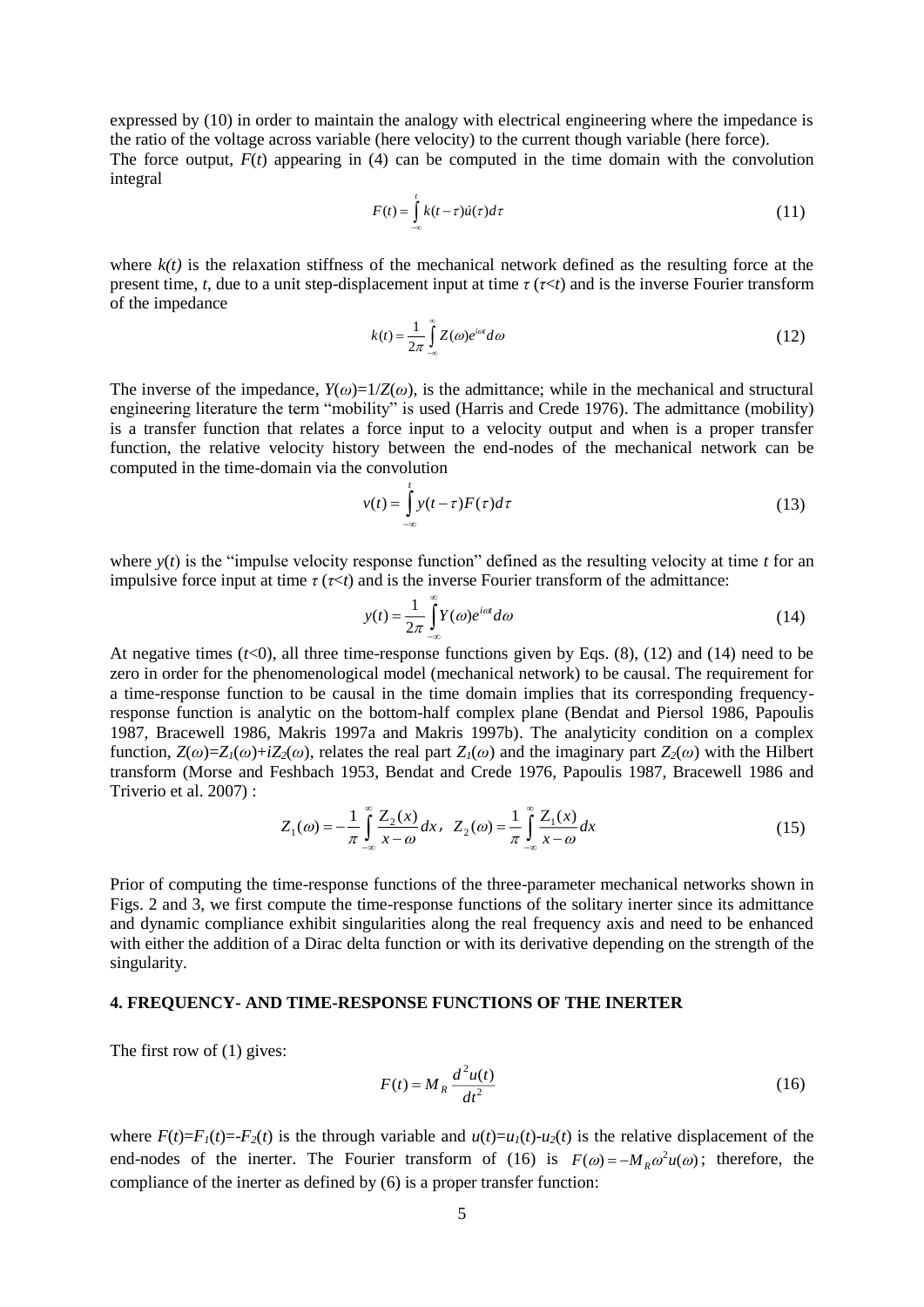$$
H(\omega) = -\frac{1}{M_R} \frac{1}{\omega^2} \tag{17}
$$

While the dynamic compliance (dynamic flexibility) of the inerter as expressed by (17) is a proper transfer function, the inverse Fourier transform of  $-1/\omega^2$  is  $(t/2)$ ·sgn(*t*), where sgn(*t*) is the signum function. Accordingly, by using the expression of the compliance of the inerter as offered by (17), the resulting impulse response function as defined by (8) is  $(M_R/2)t \cdot \text{sgn}(t)$ ; which is clearly a non-causal function. In fact the signum function, sgn(*t*), indicates that there is as much response before the induced impulse force as the response upon the excitation is induced. Two decades ago, this impact was resolved (Bracewell 1986, Makris 1997a) by extending the relation between the analyticity of a transfer function and the causality of the corresponding time-response function to the case where generalized functions are involved(Bendat and Piersol 1986, Papoulis 1987 and Bracewell 1986). Given that the compliance of the inerter as expressed by (17) is a purely real quantity, we are in search of the imaginary Hilbert pair of  $-1/\omega^2$ .

The Hilbert pair of  $-1/\omega^2$  is constructed by employing the first of equations (15), together with the property of the derivative of the Dirac delta function (Lighthill 1958):

$$
\int_{-\infty}^{\infty} \frac{d\delta(t-0)}{dt} f(t)dt = -\int_{-\infty}^{\infty} \delta(t-0) \frac{df(t)}{dt} dt = -\frac{df(0)}{dt}
$$
\n(18)

By letting  $H_2(\omega) = \pi \frac{d\omega(\omega)}{d\omega}$  $\omega$ ) =  $\pi \frac{d\delta(\omega)}{d\omega}$  $H_2(\omega) = \pi \frac{d\delta(\omega - 0)}{d\omega}$ , its Hilbert transform gives:

$$
H_1(\omega) = -\frac{1}{\pi} \int_{-\infty}^{\infty} \pi \frac{d\delta(x-0)}{dx} \frac{1}{x-\omega} dx
$$
 (19)

and with the change of variables *ξ*=*x*-*ω*, *dξ*=*dx*, (19) becomes:

$$
H_1(\omega) = -\int_{-\infty}^{\infty} \frac{d\delta(\xi - (-\omega))}{d\xi} \frac{1}{\xi} d\xi
$$
  
= 
$$
\int_{-\infty}^{\infty} \delta(\xi - (-\omega))(-\frac{1}{\xi^2}) d\xi = -\frac{1}{\omega^2}
$$
 (20)

The result of (20) indicates that the rhs of (17) cannot stand alone and has to be accompanied by its imaginary Hilbert pair, *πdδ*(*ω*-0)/*dω*. Consequently, the correct expression of the dynamic compliance of the inerter is

$$
H(\omega) = \frac{1}{M_R} \left[ -\frac{1}{\omega^2} + i\pi \frac{d\delta(\omega - 0)}{d\omega} \right]
$$
 (21)

By "manually" appending the imaginary part, *πdδ*(*ω*-0)/*dω*, in the rhs of (17), the inverse Fourier transform of the correct dynamic compliance of the inerter as expressed by (21) gives:

$$
h(t) = \frac{1}{2\pi} \int_{-\infty}^{\infty} H(\omega)e^{i\omega t} d\omega
$$
  
= 
$$
\frac{1}{M_R} \frac{1}{2\pi} \int_{-\infty}^{\infty} \left[ -\frac{1}{\omega^2} + i\pi \frac{d\delta(\omega - 0)}{d\omega} \right] e^{i\omega t} d\omega
$$
 (22)

By recalling that the Fourier transform of  $-1/\omega^2$  is  $(t/2)$ sgn(*t*), (22) simplifies to

$$
h(t) = \frac{1}{M_R} \left[ \frac{t}{2} \text{sgn}(t) + \frac{i}{2} \int_{-\infty}^{\infty} \frac{d\delta(\omega - 0)}{d\omega} e^{i\omega t} d\omega \right]
$$
(23)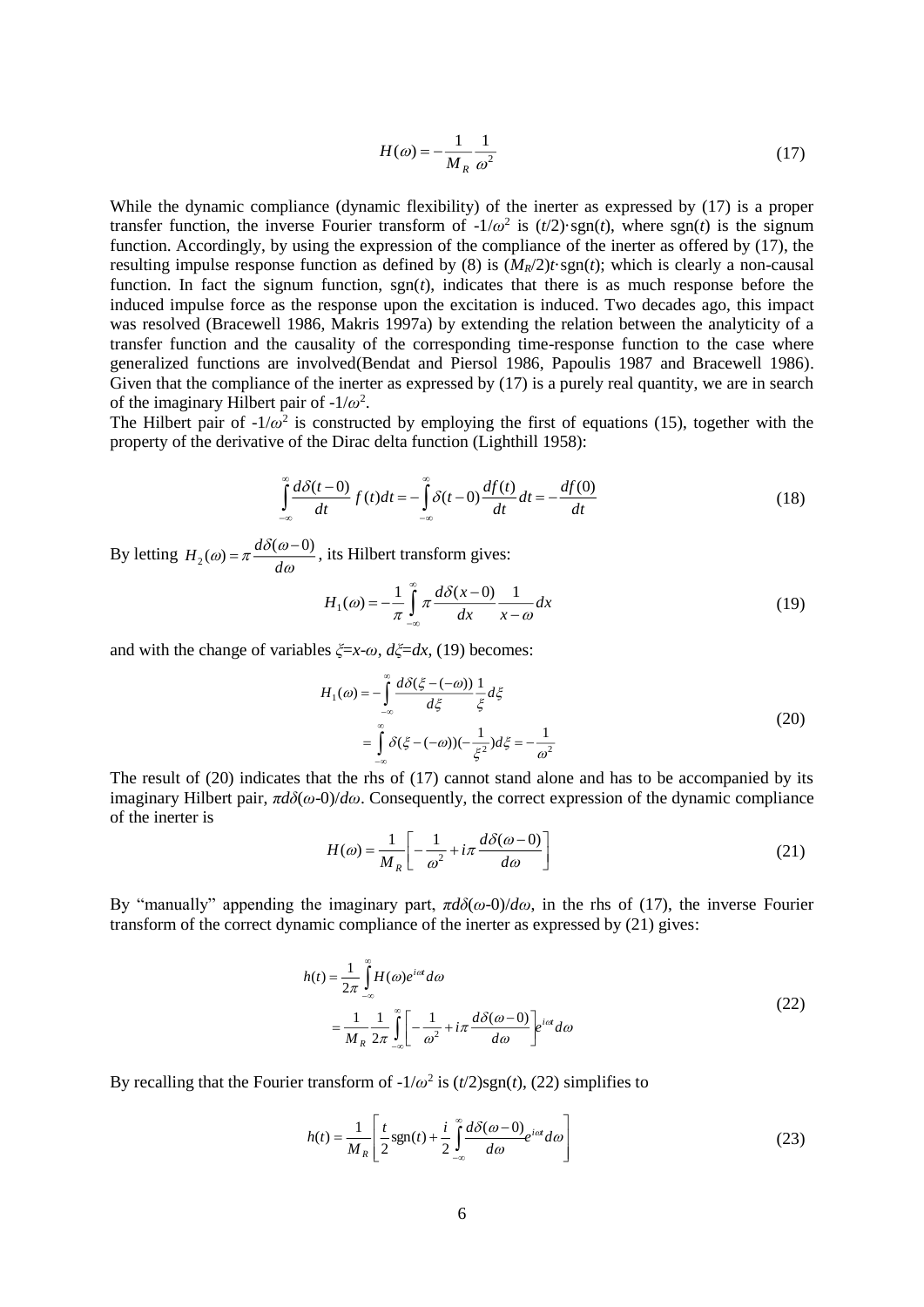and after employing (18), the second term in the rhs of (23) gives:

$$
\frac{i}{2} \int_{-\infty}^{\infty} \frac{d\delta(\omega - 0)}{d\omega} e^{i\omega t} d\omega = -\frac{i}{2} \int_{-\infty}^{\infty} \delta(\omega - 0) i t e^{i\omega t} d\omega = \frac{t}{2}
$$
\n(24)

Substitution of the result of (24) into (23), gives the causal expression for the impulse response function of the inerter

$$
h(t) = \frac{1}{M_R} \left[ \frac{t}{2} \text{sgn}(t) + \frac{t}{2} \right] = \frac{1}{M_R} U(t - 0)t
$$
 (25)

where  $U(t-0)$  is the Heaviside unit-step function at the time origin(Papoulis 1986, Bracewell 1986). Equation (25) indicates that an impulse force on the inerter creates a causal response that grows linearly with time and is inverse proportional to the inertance, *MR*.

The impedance of the inerter as defined by (10) derives directly from (16) by using that  $v(\omega) = i\omega u(\omega)$ ,

$$
Z(\omega) = i\omega M_R \tag{26}
$$

and is an improper transfer function. Accordingly, its inverse Fourier transform, that is the relaxation stiffness  $k(t)$ , as defined by (12) does not exist in the classical sense. Nevertheless, it can be constructed mathematically with the calculus of generalized functions and more specifically with the property of the derivative of the Dirac delta function given by (18). By employing (18), the Fourier transform of *dδ*(*t*-0)/*dt* is

$$
\int_{-\infty}^{\infty} \frac{d\delta(t-0)}{dt} e^{-i\alpha t} dt = -\int_{-\infty}^{\infty} \delta(t-0)(-i\omega)e^{-i\alpha t} dt = i\omega
$$
\n(27)

Consequently, based on the outcome of (27), the inverse Fourier transform of the impedance of the inerter given by (26) is

$$
k(t) = M_R \frac{d\delta(t-0)}{dt}
$$
 (28)

Equation (28) indicates that the relaxation stiffness of the inerter exhibits a strong singularity at the time origin given that it is not physically realizable to impose a step displacement to an inerter with finite inertance, *MR*.

The admittance (mobility) of the inerter is the inverse of its impedance given by (26):

$$
Y(\omega) = \frac{1}{M_R i\omega} = -\frac{1}{M_R} i \frac{1}{\omega}
$$
\n(29)

Whereas the admittance (mobility) of the inerter as expressed by (29) is a proper transfer function, the inverse Fourier transform of -*i*/*ω* is (1/2)sgn(*t*) (Morse and Feshbach 1953); where, sgn(*t*), is the signum function which is clearly a non-causal function. By following the same reasoning described to construct the correct dynamic compliance of the inerter given by (21) we are in search of the real Hilbert pair of the reciprocal function -1/*ω* which is *πδ*(*ω*-0), (Papoulis 1987, Bracewell 1986, Makris 1997a, b and Makris and Kampas 2009). Accordingly, by appending a Dirac delta function as the real part in (29), the correct expression of the admittance of the inerter is

$$
Y(\omega) = \frac{1}{M_R} \left[ \pi \delta(\omega - 0) - i \frac{1}{\omega} \right]
$$
 (30)

and the inverse Fourier transform of the correct admittance of the inerter given by (30) yields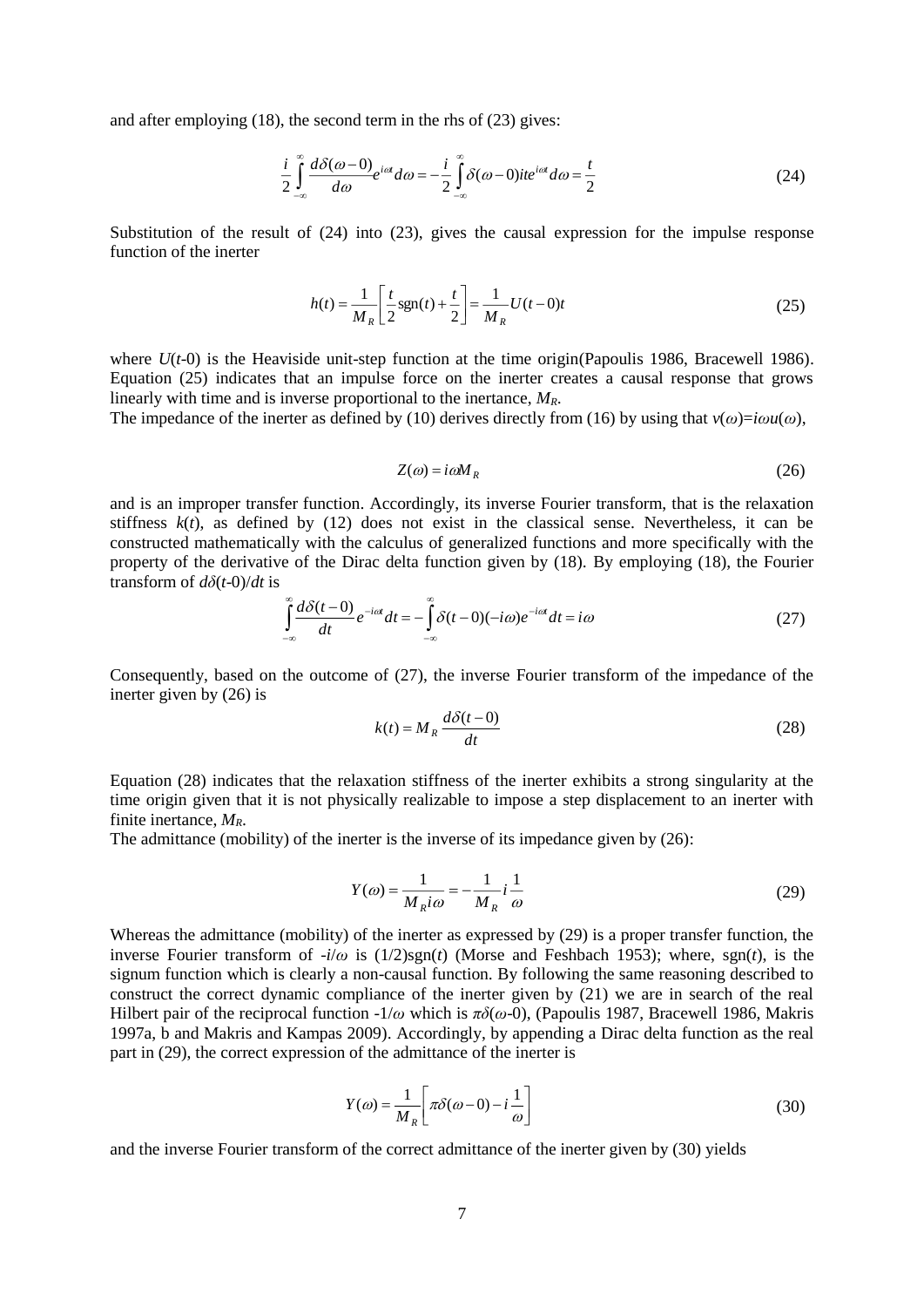$$
y(t) = \frac{1}{M_R} \left[ \frac{1}{2} + \frac{1}{2} \text{sgn}(t) \right] = \frac{1}{M_R} U(t - 0)
$$
 (31)

which is a causal function since  $U(t-0)$  is the Heaviside unit-step function at the time origin.

### **5. FREQUENCY- AND TIME-RESPONSE FUNCTIONS OF THE THREE-PARAMETER INERTOVISCOELASTIC FLUID A**

The Fourier transform of the constitutive equation of the inertoviscoelastic fluid A given by (2) gives  $(\omega_R^2 + i\omega\lambda\omega_R^2 - \omega^2)F(\omega) = -\omega^2(k + i\omega C)u(\omega)$ (33)

Its dynamic compliance,  $H(\omega)$ , as defined by (6) is

$$
H(\omega) = \frac{u(\omega)}{F(\omega)} = -\frac{\omega_R^2 + i\omega\lambda\omega_R^2 - \omega^2}{\omega^2 k(1 + i\omega\lambda)}
$$
(33)

where  $\lambda = C/k$  is the relaxation time and  $\omega_R = \sqrt{k/M_R}$  is the rotational frequency of the network. Equation (33) indicates that the dynamic compliance of the inertoviscoelastic fluid A has a double pole at  $ω=0$  and a single pole at  $ω=ik/C=iλ$ . Partial fraction expansion of the rhs of (33) gives

$$
H(\omega) = -\frac{1}{M_R} \frac{1}{\omega^2} - \frac{i}{C(\omega - i/\lambda)}
$$
(34)

The first term in the rhs of (34) is the dynamic compliance of the solitary inerter as expressed by (17); while, the second term is the dynamic compliance of the Kelvin-Voigt model (a spring and a dashpot connected in parallel). Accordingly, the quadratic singularity,- $1/\omega^2$ , that is associated with the dynamic compliance of the solitary inerter is enhanced with its imaginary Hilbert companion as shown by (19) and (20), and the correct expression for the dynamic compliance of the inertoviscoelastic fluid A is

$$
H(\omega) = \frac{1}{M_R} \left[ -\frac{1}{\omega^2} + i\pi \frac{d\delta(\omega - 0)}{d\omega} - \frac{i}{C(\omega - i/\lambda)} \right]
$$
(35)

Consequently, the dynamic compliance of the inertoviscoelastic fluid A is the superposition of the compliance of the solitary inerter given by (21) and the compliance of the Kelvin-Voigt model (Harris and Crede 1976). The inverse Fourier transform of the dynamic compliance as expressed by (35) gives the causal impulse response function of the inertoviscoelastic fluid A,

$$
h(t) = \frac{1}{M_R} U(t-0)t + \frac{1}{C} e^{-t/\lambda}
$$
\n(36)

where  $U(t-0)$  is again the Heaviside unit-step function at the time origin. In the limiting case of a very soft spring  $(k\rightarrow 0)$ , the relaxation time  $\lambda = C/k$  tends to infinity; and therefore, for positive times  $(t\geq 0)$ ,

$$
\lim_{\lambda \to \infty} e^{-t/\lambda} = U(t-0) \tag{37}
$$

Consequently,

$$
\lim_{k \to 0} h(t) = \frac{1}{C} \left[ 1 + \frac{C}{M_R} t \right] U(t - 0)
$$
\n(38)

which is the impulse response function of a dashpot and an inerter connected in series (Makris 2017). The impedance of the inertoviscoelastic fluid A derives directly from (32) by using that  $v(\omega) = i\omega u(\omega)$ and is given by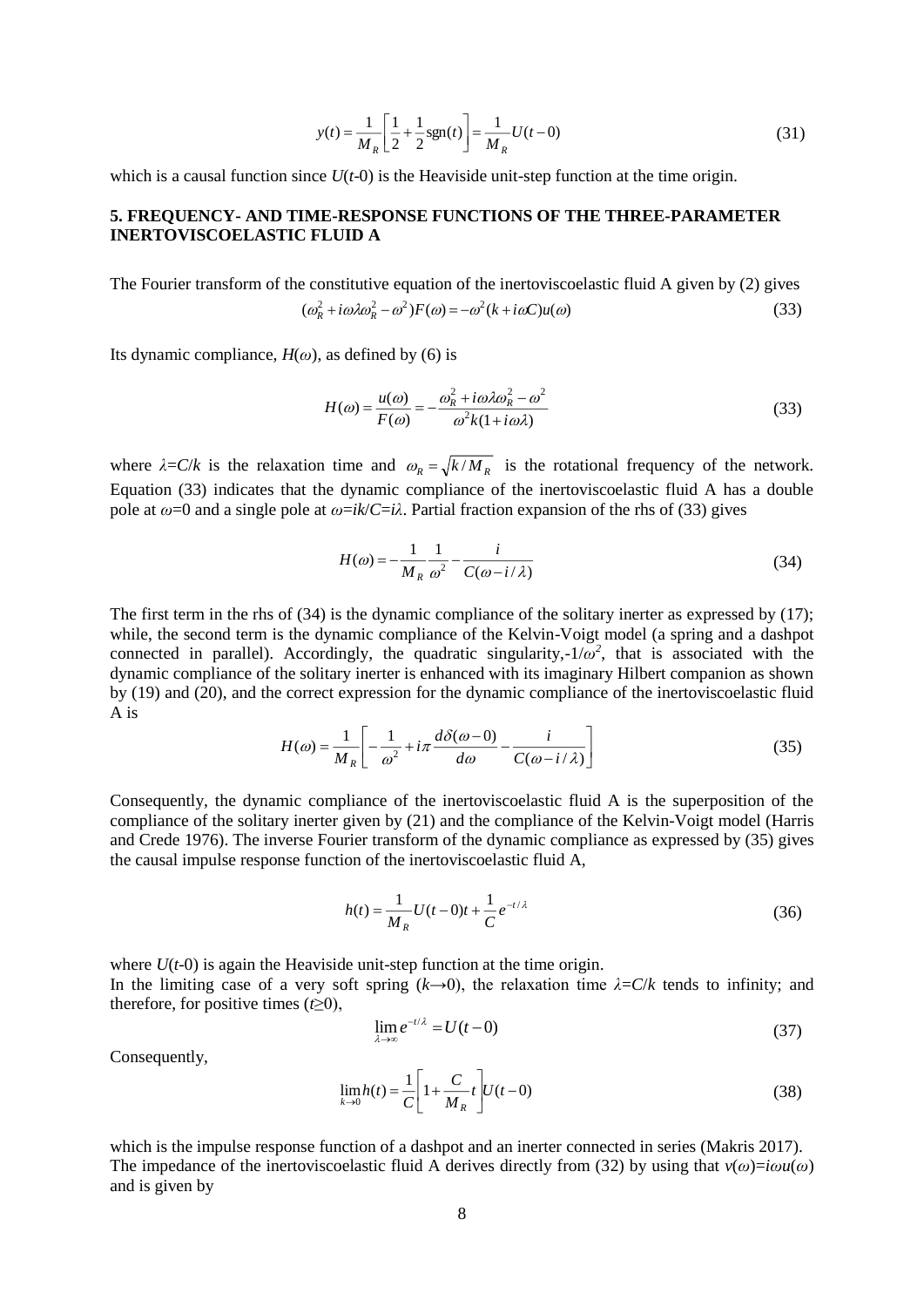$$
Z(\omega) = \frac{F(\omega)}{v(\omega)} = \frac{i\omega k - \omega^2 C}{\omega_R^2 + i\omega \lambda \omega_R^2 - \omega^2}
$$
(39)

The impedance function given by (39) is a simple proper transfer function, reaching the constant value, *C*, at the high-frequency limit. By separating the high-frequency limit, *C*, the impedance of the mechanical network shown in Fig. 2 (top) is expressed as

$$
Z(\omega) = C \left[ 1 + \frac{-\omega_R^2 + i\frac{\omega}{\lambda}(1 - \lambda^2 \omega_R^2)}{\omega_R^2 + i\omega\lambda\omega_R^2 - \omega^2} \right]
$$
(40)

where the frequency-dependent term in the rhs of (40) is a strictly proper transfer function. The relaxation stiffness, *k*(*t*), of the inertoelastic fluid A is the inverse Fourier transform of the impedance given by  $(40)$ :

$$
k(t) = C\delta(t-0) + \frac{C}{2\pi} \int_{-\infty}^{\infty} \frac{\omega_R^2 - i\frac{\omega}{\lambda} (1 - \lambda^2 \omega_R^2)}{(\omega - \omega_1)(\omega - \omega_2)} e^{i\omega t} d\omega
$$
 (41)

where  $\omega_1$ ,  $\omega_2$  are the poles of the rhs of (40):

$$
\omega_1 = \omega_R \sqrt{1 - \left(\frac{\lambda \omega_R}{2}\right)^2 + i\frac{\lambda}{2} \omega_R^2} = p + iq
$$
\n(42a)

$$
\omega_2 = -\omega_R \sqrt{1 - \left(\frac{\lambda \omega_R}{2}\right)^2 + i\frac{\lambda}{2}\omega_R^2} = -p + iq
$$
\n(42b)

The inverse Fourier transform of the rhs of (41) is evaluated with the method of residues and the relaxation stiffness of the three-parameter mechanical network shown in Fig. 2 (top) is

$$
k(t) = C\delta(t-0) +
$$
  
\n
$$
\frac{1}{p} \left[ \left( k - \frac{C^2}{M_R} \right) (p \cos(pt) - q \sin(pt) \right] - \frac{Ck}{M_R} \sin(pt) \bigg] e^{-qt}
$$
\n(43)

where  $p = \omega_R \sqrt{1 - (\lambda \omega_R / 2)^2}$  and  $q = \lambda \omega_R^2 / 2$ . Alternatively, by using that  $\lambda = C/k$  and  $\omega_R^2 = k/M_R$  (43) is expressed as

$$
k(t) = k\{\lambda\delta(t-0)
$$
  
+ 
$$
[ (1 - \lambda^2 \omega_R^2)(\cos(pt) - \frac{\lambda\omega_R}{2\sqrt{1 - (\frac{\lambda\omega_R}{2})^2}}\sin(pt))
$$
  
- 
$$
\frac{\lambda\omega_R}{\sqrt{1 - (\frac{\lambda\omega_R}{2})^2}}\sin(pt)]e^{-qt}
$$
 (44)

In the limiting case where the dashpot in the inertoviscoelastic fluid A vanishes,  $C=\lambda=q=0$ , then  $p=\omega_R$ and  $e^{-qt}$  tends to  $U(t-0)$  for positive times (see (37)). In this limiting case, (43) reduces to

$$
\lim_{C \to 0} k(t) = kU(t-0)\cos(\omega_R t) \tag{45}
$$

which is the relaxation stiffness of a spring and an inerter connected in series. Alternatively, when the spring in the inertoviscoelastic fluid A vanishes,  $k=1/\lambda=\omega_R=0$ , then  $p=(i/2)C/M_R$  and  $q=(1/2)C/M_R$  and (44) reduces to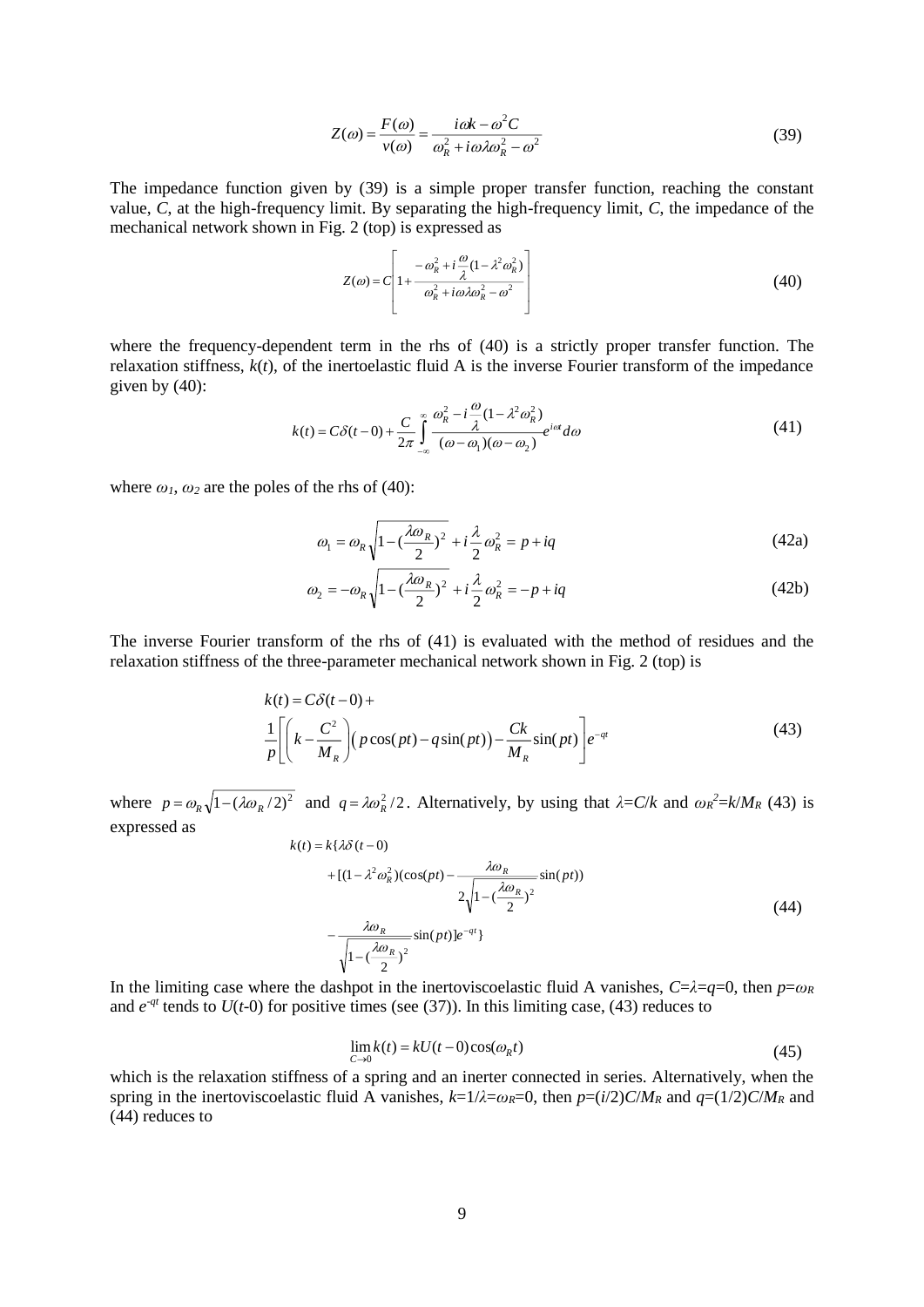$$
\lim_{k \to 0} k(t) = C \left[ \delta(t - 0) - \frac{C}{M_R} e^{-\frac{C}{M_R}t} \right]
$$
\n(46)

which is the relaxation stiffness of a dashpot and an inerter connected in series (Makris 2017). When the dimensionless quantity,  $\lambda \omega_R = 2$ , then  $p=0$ ,  $q=\omega_R$  and the network shown in Fig. 2 (B) becomes critically damped. In this case ( $\lambda \omega_R$ =2), (44) assumes the expression

$$
\lim_{\lambda \omega_R \to 2} k(t) = k \Big[ \lambda \delta(t - 0) + (-3 + \omega_R t) e^{-\omega_R t} \Big] \tag{47}
$$

Fig. 4 plots the time history of the non-singular component of the normalized relaxation stiffness,  $\frac{(t)}{k} - \lambda \delta(t-0)$  $\frac{k(t)}{t}$  –  $\lambda \delta(t-0)$ , of the inertoviscoelastic fluid A for four values of  $\lambda \omega_R$ =0.5, 1, 1.5 and 2.

The admittance (mobility) of the inertoviscoelastic fluid A shown in Fig. 2 (A) is the inverse of its impedance as expressed by (39); therefore, it is also a simple proper transfer function. By separating its high-frequency limit, 1/*C*, the admittance is expressed as

$$
Y(\omega) = \frac{v(\omega)}{F(\omega)} = \frac{1}{C} + \frac{i\omega(\lambda\omega_R^2 - 1/\lambda) + \omega_R^2}{\omega k(i - \omega\lambda)}
$$
(48)

where the frequency-dependent term in the rhs of (48) is a strictly proper transfer function which has a pole at *ω*=0 and at *ω*=*i*/*λ*. Accordingly, partial fraction expansion of the frequency-dependent term gives

$$
Y(\omega) = \frac{1}{C} - \frac{1}{M_R} i \frac{1}{\omega} + \frac{i}{\lambda C(\omega - i/\lambda)}
$$
(49)

The second term in the rhs of (49) is the admittance of the solitary inerter as expressed by (29). Accordingly, the singularity,  $-i/\omega$ , that is associated with the admittance of the solitary inerter is enhanced with its real Hilbert companion,  $\pi\delta(\omega-0)$ , as indicated by (30), and the correct expression for the admittance of the inertoviscoelastic model A is

$$
Y(\omega) = \frac{1}{M_R} \left[ \pi \delta(\omega - 0) - i \frac{1}{\omega} \right] + \frac{1}{C} \left[ 1 + \frac{i}{\lambda(\omega - i/\lambda)} \right]
$$
(50)

The second bracket in the rhs of (50) represent the admittance of the Kelvin-Voight model (Harris and Crede 1976); therefore, the admittance of the inertoviscoelastic fluid A is the superposition of the admittance of the solitary inerter given by (30) and the admittance of the Kelvin-Voight model (spring and dashpot in parallel). The inverse Fourier transform of the admittance as expressed by (50) gives the causal impulse velocity response function of the inertoviscoelastic fluid A

$$
y(t) = \frac{1}{M_R} U(t-0) + \frac{1}{C} \left[ \delta(t-0) - \frac{1}{\lambda} e^{-t/\lambda} \right]
$$
 (51)

where  $U(t-0)$  is again the Heaviside unit-step function at the time origin. In the limiting case where the spring in the inertoviscoelastic fluid A vanishes,  $k=1/\lambda = \omega_R = 0$ , (51) reduces to

$$
\lim_{k \to 0} y(t) = \frac{1}{C} \delta(t - 0) + \frac{1}{M_R} U(t - 0)
$$
\n(52)

The six basic response functions of the inertoviscoelastic fluid A shown in Figure 2 (A) are summarized in Table I next to the basic response functions of the solitary inerter.

The basic time response functions of the other fluid-like models are extracted after applying similar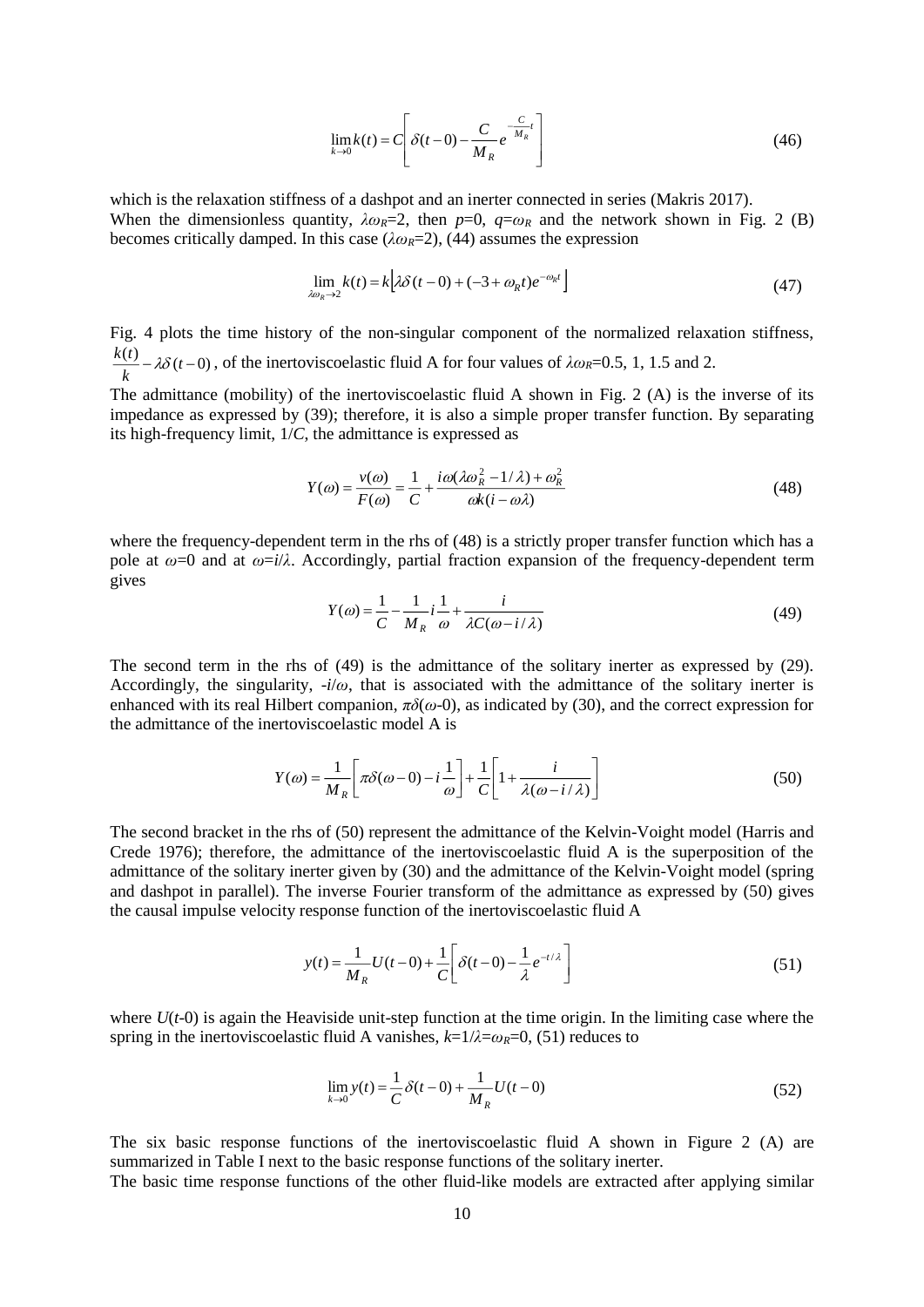mathematical techniques and are shown in Table1.

## **8. CONCLUSIONS**

This paper derives the causal time-response functions of three-parameter mechanical networks which involve the inerter—a two-node element in which the force-output is proportional to the relative acceleration of its end-nodes. This is achieved by extending the relation between the causality of a time-response function with the analyticity of its corresponding frequency response function to the case of generalized functions.

The integral representation of the output signals presented in this study offers an attractive computational alternative given that the constitutive equations of some of the three-parameter models examined involve the third derivative of the nodal displacement (derivative of the acceleration) which may challenge the numerical accuracy of a state-space formulation given that in several occasions the input signal is only available in digital form as in the case of recorded accelerograms.

## **9. REFERENCES**

Bendat JS, Piersol AG (1986). *Random data: analysis and measurement procedures*, John Wiley & Sons, New York, NY.

Bracewell RN (1986). *The Fourier transform and its applications*, McGraw-Hill, New York, NY.

Chen MZQ, Papageorgiou C, Scheibe F, Wang FC, Smith MC (2009). The missing mechanical circuit, *IEEE Circuits Syst. Mag.,* 9(1):10-26.

Dirac PAM (1958). *The principles of quantum mechanics*, Oxford University Press, Oxford.

Firestone FA (1983). A new analogy between mechanical and electrical systems, *J. Acoust. Soc. Am*., 4(3):249-267.

Giaralis A, Taflanidis AA (2015). Reliability-based design of tuned mass-dampers-inerter (TMDI) equipped multistorey frame buildings under seismic excitation, *in Proc., 12th Int. Conf. on Applications of Statistics and Probability in Civil Engineering (ICASP12)*, Vancouver, BC, Canada.

Harris CM, Crede CE (1976). *Shock and Vibration Handbook*, 2nd ed., McGraw-Hill, New York, N.

Hwang JS, Kim J, Kim YM, (2007), Rotational inertia dampers with toggle bracing for vibration control of a building structure, *Eng. Struct.*, 29(6):1201-1208.

Ikago K, Saito K, Inoue N. (2012). Seismic control of single-degree-of-freedom structure using tuned viscous mass damper, *Earthq. Eng. & Struct. Dyn*., 41(3): 453-474.

Kuznetsov A, Mammadov M, Sultan I, Hajilarov E (2010). Optimization of improved suspension system with inerter device of the quarter-car model in vibration analysis, *Arch. Appl. Mech*., 81(10):1427-1437.

Lazar IF, Neild SA, Wagg DJ (2014). Using an inerter-based device for structural vibration suppression, *Earthq. Eng. Struct. Dyn.*, 43(8):129-1147.

Li C, Liang M, Wang Y, Dong Y (2011), Vibration suppression using two-terminal flywheel. Part II: application to vehicle passive suspension, *J. Vib. Control*, 18(9):1353-1365.

Lighthill MJ (1958), *An introduction to Fourier analysis and generalised functions*, Cambridge University Press Cambridge.

Makris N (1997). Stiffness, Flexibility, Impedance, Mobility, and Hidden Delta Function, *J. Eng. Mech*., 123(11):1202-1208.

Makris N (1997). Causal Hysteretic Element, *J. Eng. Mech*., 123(11): 1209-1214.

Makris N. (2017). Basic Response Functions of Simple Inertoelastic and Inertoviscous Models, *J. Eng. Mech.* 143(11): 04017123.

Makris N, Kampas G (2009). Analyticity and causality of the three-parameter rheological models, *Rheol. Acta,* 48(7):815-825.

Makris N, Kampas G (2016). Seismic Protection of Structures with Supplemental Rotational Inertia, *J. Eng. Mech*., 142(11): 04016089-1-04016089-11.

Marian L, Giaralis A (2014). Optimal design of a novel tuned mass damper-inerter (TMDI) passive vibration control configuration for stochastically support-excited structural systems, *Prob. Eng. Mech.*, 38:156-164.

Morse PMD, Feshbach H (1953) *Methods of theoretical physics*, McGraw-Hill , New York, NY.

Papageorgiou C, Houghton NE, Smith MC (2008). Experimental testing and analysis of inerter devices*, J. Dyn. Sys., Meas., Control,* 131(1):011001-1-011001-11.

Papageorgiou C, Smith MC (2005). Laboratory experimental testing of inerters, *in Proc., 44th IEEE Conference on Decision and Control Conf*., Seville, Spain.

Papoulis A (1987). *The Fourier integral and its applications*, McGraw-Hill, New York, NY.